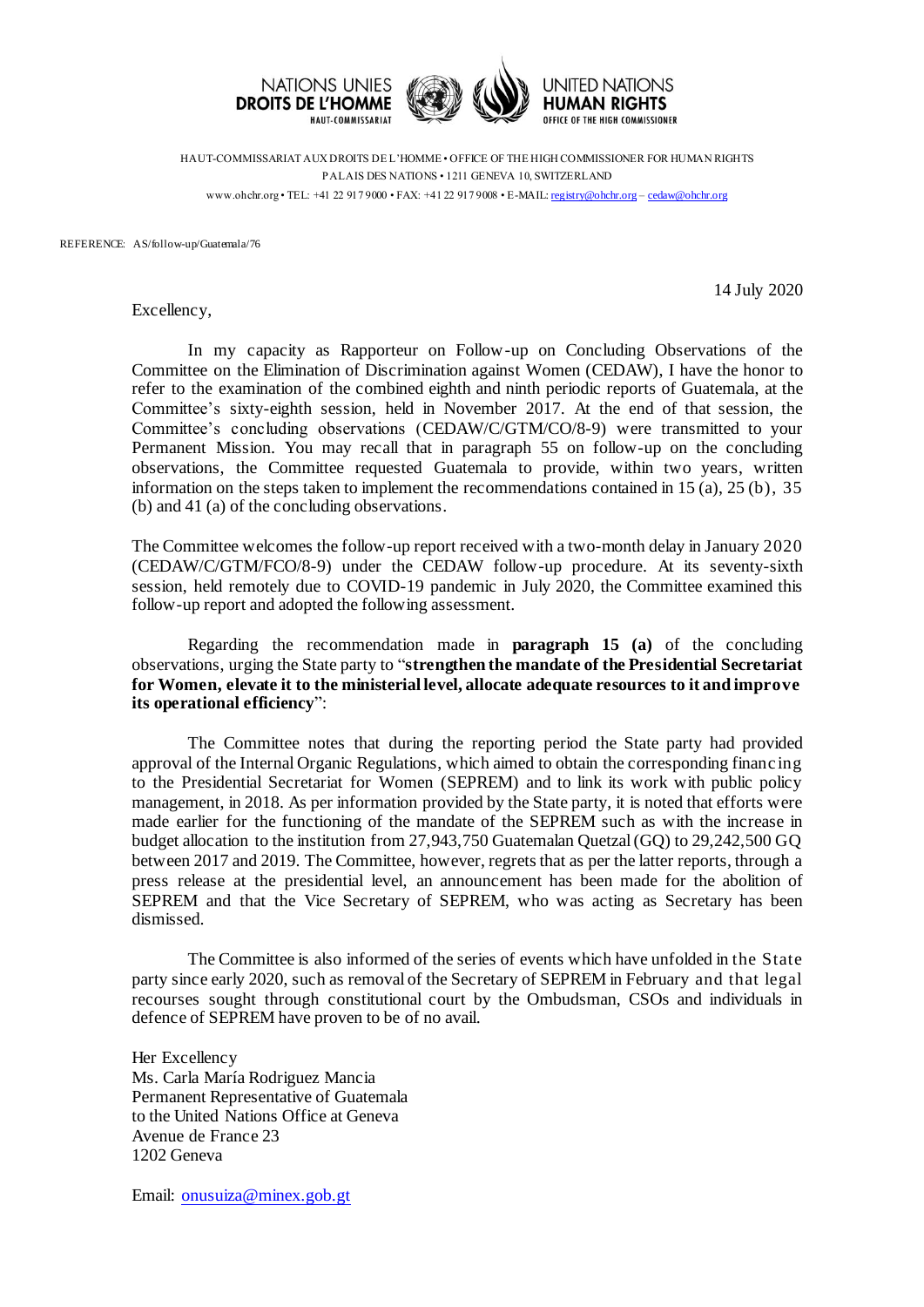

The Committee thus expresses concern on the impacts of these developments, which have further weakened the mandate of the SEPREM, contrary to the recommendation of the Committee. The Committee considers that the recommendation **has been rejected and not implemented.**

The Committee notes that the information provided by the State party fails to fully respond to recommendation. It thus considers that the quality of the information provided is **not satisfactory.**

The Committee recommends that, in relation to **paragraph 15 (a)** of the concluding observations, the State party:

- **1. The independent functioning of the SEPREM be reinstated with further strengthening of the mandate and provide information regarding the institutional status in its next periodic report;**
- **2. Appoint without delay, the Secretary, Vice-Secretary and capacitate with adequate human resources for the discharge of the roles of the SEPREM.**
- **3. Adopt the Initiative No. 4977 to create the Ministry of Women's Affairs by amending the Decree No. 114-97 of the Congress of the Republic of Guatemala, allocate adequate resources to the SEPREM or the Ministry, and provide information, in its next periodic report.**

In relation to the recommendation made in **paragraph 25 (b)** of the concluding observations, urging the State party to "**proceed with the prompt investigation of the allegations of abuse and trafficking at the Hogar Seguro Virgen de la Asunción re side ntial institution and bring those responsible for the deaths and injuries of the girls to justice without impunity and ensure that events of this type are not repeated**":

The Committee takes note of the creation of the Congress of the Republic of Guatemala Commission of Inquiry to investigate the deaths and injuries of girls at the Hogar Seguro Virgen de la Asunción and the steps taken by the State party to prosecute eight suspects. How ever, it is concerned about the protracted prosecution process since both the hearing of the first statement of the third stage and the indictment against four accused persons have not been completed. Regarding prevention, the Committee welcomes the two protocols for the police on the criminal investigation of child abuse and sexual violence in 2018 and 2019, as well as the development of a protocol for human trafficking. It also welcomes a ruling, which granted one of the survivors protective measures and contributing towards non-repetition of these events. Furthermore, the Committee takes note of the State party's efforts in the monitoring of children in temporary homes and the Hogar Seguro Virgen de la Asunción. The Committee considers that the State party took some steps to implement the recommendation. It considers that the recommendation **has been partially implemented**.

The Committee notes that the information provided by the State party is thorough and extensive, but it fails to respond fully to the recommendation. It thus considers that the quality of the information provided is **partially satisfactory.**

The Committee recommends that, in relation to **paragraph 25 (b)** of the concluding observations, the State party provide, **in its next periodic report,** information on further actions taken to:

**Accelerate the investigation of the allegations of abuse and trafficking at the Hogar Seguro Virgen de la Asunción residential institution and prosecution of those responsible for the deaths and injuries of the girls to justice without impunity and ensure that events of this type are not repeated, including through training for the public officials to enhance their respect for human rights.**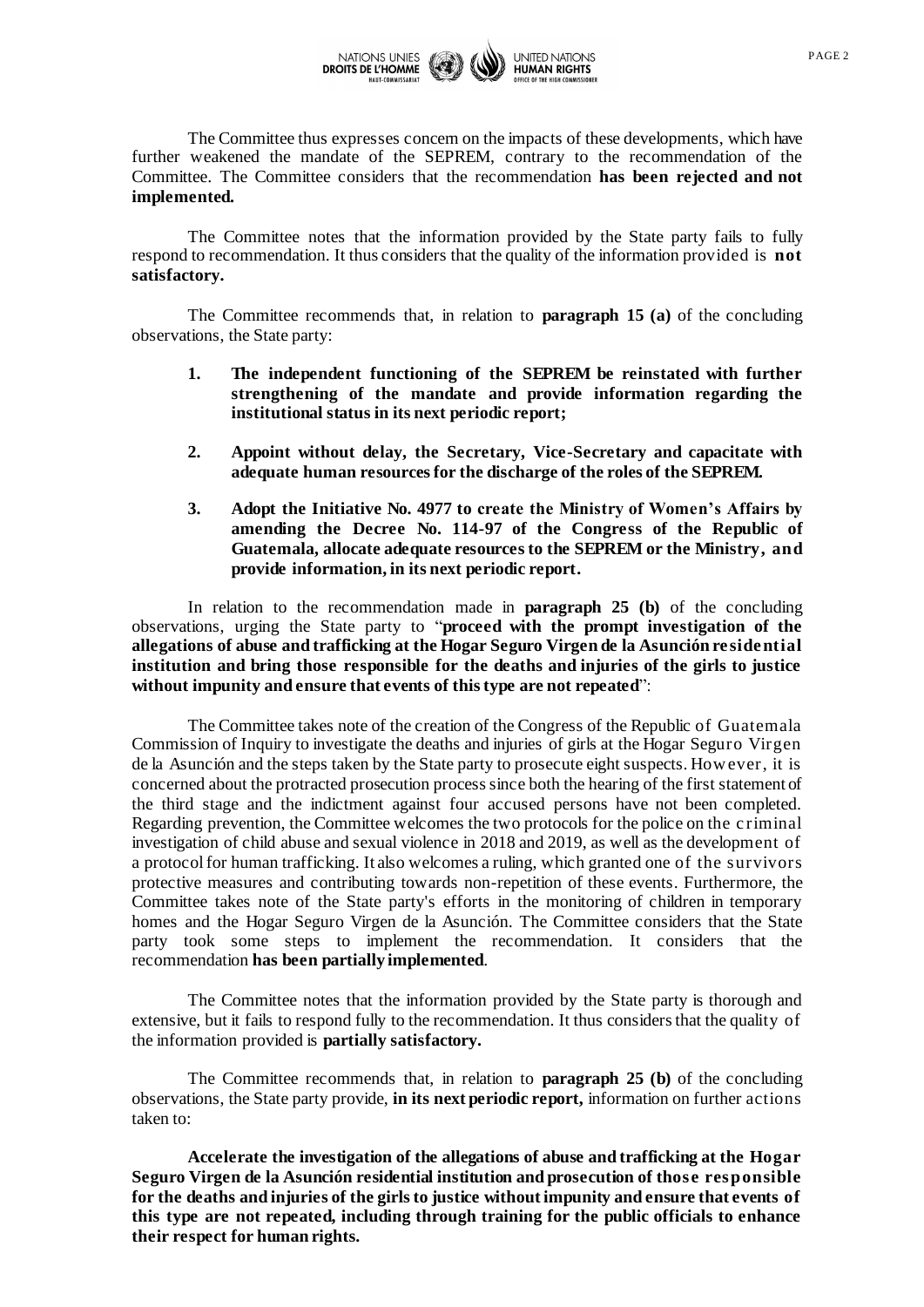

Regarding the recommendation made in **paragraph 35 (b)** of the concluding observations, urging the State party to "**expedite the ratification of the Domestic Workers Convention, 2011 (No. 189) of the International Labour Organization (ILO), and establish a minimum wage and social security provided by law for all workers**":

The Committee takes note of the information provided by the State party that a minimum wage for domestic work is provided by the Governmental Agreement 537-2013 and the minimum wage was slightly increased from 2017 to 2018. However, it notes with concern a report that the Labour Code does not reflect the minimum wage for domestic work and the outcome of the National Employment and Income Survey indicating that 80 per cent of women domestic workers do not have access to employment benefits and only two per cent have access to social sec urity. The Committee also considers that the Programme for the Protection of Domestic Workers (PRECAPI), which provides domestic workers with benefits for an accident, maternity pay and medical check-up for their children, has not been effectively utilized.

Furthermore, the Committee is concerned on the lack of progress in the adoption of the Bill No 4981, which includes the approval of the Domestic Workers Convention (No. 189) of the ILO, since the dialogue with the State party regardless of the campaign conducted by the National Women's Office calling for the ratification. The Committee considers that the State party did not take steps to implement the recommendations. It considers that the recommendation **has not been implemented**.

The Committee notes that the information provided by the State party is thorough and extensive, but it fails to respond fully to the recommendation. It thus considers that the quality of the information provided is **partially satisfactory.**

The Committee recommends that, in relation to **paragraph 35 (b)** of the concluding observations, the State party provide, **in its next periodic report**, information on actions taken to:

**Expedite the adoption of the Bill No 4981 to ratify the Domestic Workers Convention, 2011 (No. 189) of the International Labour Organization (ILO), and establish a minimum wage and social security provided by law for all workers.**

With regard to the recommendation made in **paragraph 41 (a)** of the concluding observations, urging the State party to "**ensure the participation of rural, indigenous and Garifuna women in rural organizations and in the development and implementation of**  policies, programmes and initiatives aimed at promoting their employment opportunities **and economic empowerment**":

The Committee welcomes that the State party presented and considered the Bill No. 5398, which proposes to establish a council to promote the participation of Garifuna w omen. It also takes note of the involvement of CSO representatives in the Women Sectoral Dialogue in the context of the National Policy for Decent Employment 2017-2032. However, the Committee regrets that the State party does not provide information on the participation of rural, indigenous and Garifuna women in rural organizations and in the development and implementation of policies, programmes and initiatives listed in the report, including whether the CSO representatives in the Women Sectoral Dialogue included rural, indigenous and Garifuna women. Therefore, the Committee considers that there is a **lack of sufficient information to make an assessment.**

The Committee notes that the information provided by the State party is incomplete and fails to respond fully to the recommendation. It thus considers that the quality of the information provided is **unsatisfactory.**